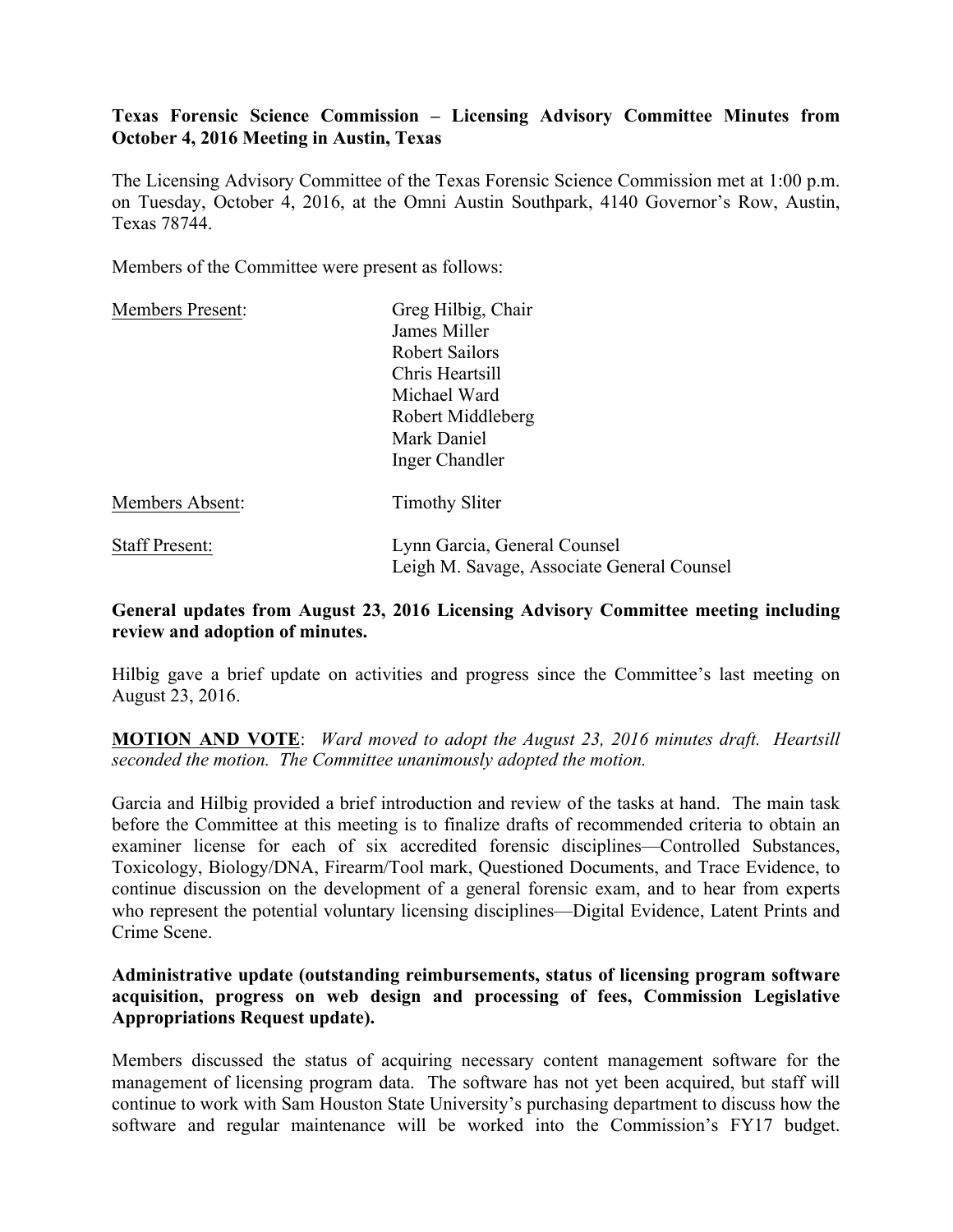Members discussed the software should provide a way for users to access information about a particular licensee, including downloading a copy of the examiner's license from the Commission's licensing website.

Garcia gave a brief update on the Commission's outstanding Legislative Appropriations Request that includes an increase request for fiscal years 18 and 19 to support the implementation of the licensing program by the January 2019 legislative deadline. Garcia explained staff attended a budget hearing for Texas State University System and there were no questions about the licensing program budget increase request by the Legislative Budget Board members and representatives. Garcia will continue to update members on the status of the request.

## **Discussion of proposed voluntary license for unaccredited disciplines and private practitioners not working in an accredited laboratory, including discussion of which particular unaccredited forensic disciplines the Commission should offer a voluntary license.**

Pursuant to its statutory mandate, the Committee has considered at recent meetings offering a voluntary license for examiners practicing in forensic disciplines not required to be accredited in Texas. At its last meeting, Committee members decided to invite representatives from three unaccredited disciplines—Latent Prints, Digital Evidence and Crime Scene.

# **Presentation and discussion with representatives from potential voluntary license forensic disciplines, including Bill Gibbens, Austin Police Department (Crime Scene), Troy Lawrence, Fort Worth Police Department (Digital Evidence), Peter Salicco, Dallas Police Department (Latent Print).**

The following representatives were invited to present at this meeting and gave presentations to the Committee answering the following questions 1) is there an interest among practitioners in your forensic discipline for a voluntary license? and 2) if so, what should the requirements for the license entail?:

# 1. Mr. Peter Salicco, Forensic Fingerprint Expert, Dallas Police Department

Mr. Salicco addressed the Committee concerning Latent Print examiners in Texas. Mr. Salicco explained there are three paths to certification in Latent Prints available, the FBI program, the International Association for Identification ("IAI") program and private programs such as Ron Smith and Associates' program. All programs are expensive, take hundreds of hours of classroom time and require years of practice before certification is achieved. Mr. Salicco explained many examiners, especially those from accredited laboratories like his (Dallas PD), would like the opportunity for a voluntary license from the Commission. In the past, there has been a cheaper, introductory-style training program offered by the Texas Department of Public Safety ("DPS") for latent print examiners, but Salicco explained even if it is still available the program lacks the level of rigor and casework time necessary to prepare a latent print examiner for actual casework.

Mr. Salicco explained the main issue facing latent print examiners across Texas is the need for standardized, scientific training and he is hopeful a licensing program may help foster some of that standardization. Mr. Salicco believes that, at least in the accredited laboratories that perform latent print examinations, most examiners will be able to fulfill the requirements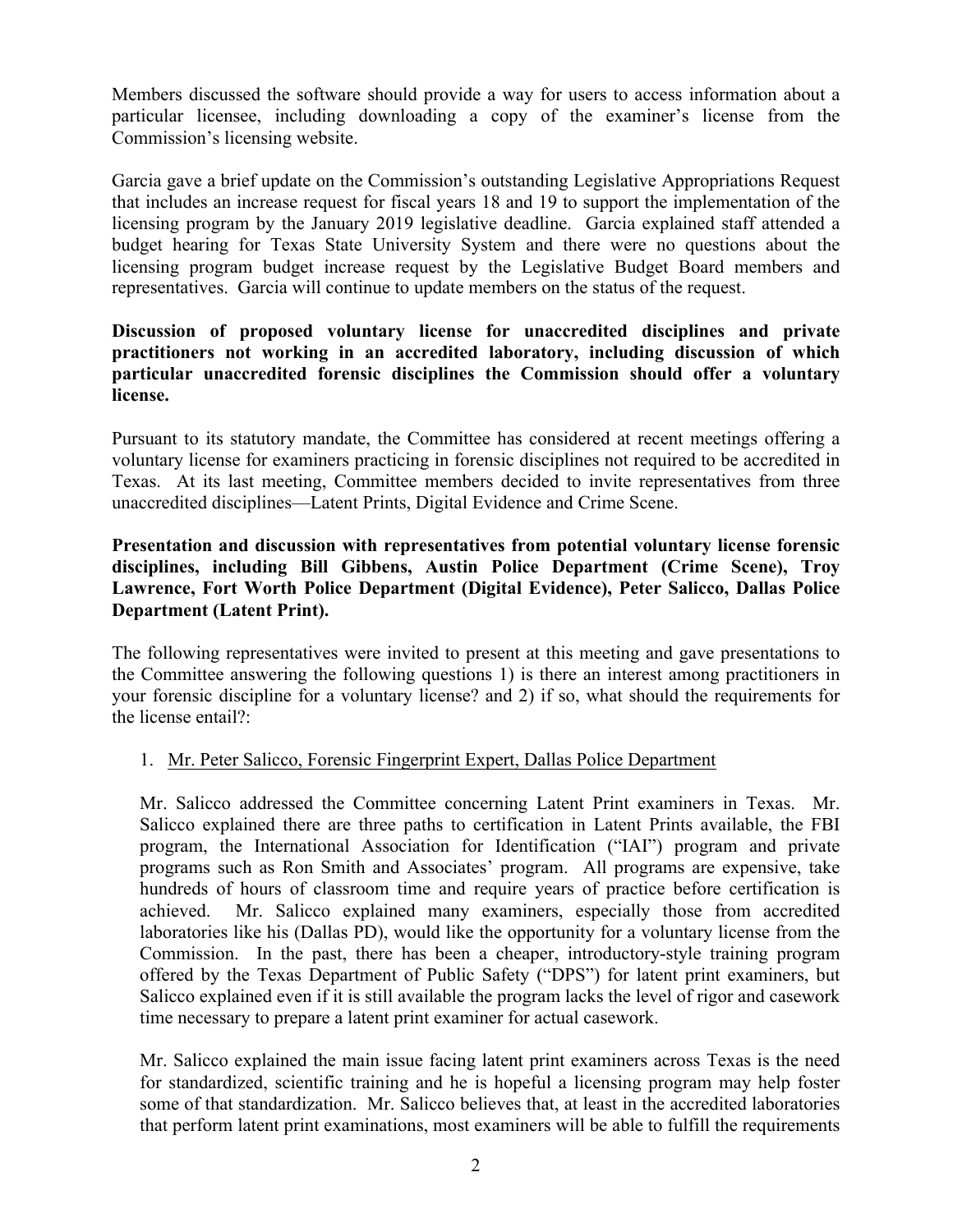set forth in the current recommendations by the Committee for the accredited forensic disciplines. However, in unaccredited agencies such as many of the police departments across the State, hundreds of examiners would likely be unable to meet the educational and other requirements the Committee currently recommends for adoption for the accredited forensic disciplines. There is a significant divide between the smaller police agencies and the larger laboratories that perform Latent Print analysis in terms of education, training and certification to perform latent print examination.

### 2. Sgt. Troy Lawrence, Digital Evidence Expert, Fort Worth Police Department

Sgt. Lawrence addressed the Committee concerning digital evidence examiners in Texas. Sgt. Lawrence gave a PowerPoint presentation outlining the different areas of digital evidence that should be considered and believes that if a license is offered it should be divided by the following sub-disciplines: Computer Forensics; Forensic Video Analysis; Forensic Audio; Image Analysis; and Mobile Device Analysis. Sgt. Lawrence explained the disciplines are too diverse to combine into one category. Moreover, the International Society of Forensic Computer Examiners ("ISFCE)" divides the disciplines this way and each have different requirements for certification through the ISFCE.

As Sgt. Lawrence explains, currently there are no standard minimum requirements to perform digital evidence examination and testimony in Texas. The discipline is exempt by law for the accreditation requirement in Texas. Lawrence estimates there are a couple hundred digital evidence examiners either practicing privately or in police departments and district attorneys offices statewide. Sgt. Lawrence believes digital evidence examiners in the state would like the opportunity to obtain a voluntary license through the Commission.

Committee members and Sgt. Lawrence discussed the issue of digital evidence examiners coming from unaccredited crime laboratories and the fact these examiners will have a hard time meeting the currently proposed requirements for the accredited forensic disciplines, particularly the proficiency testing, competency testing requirements and educational requirements. Committee members generally agreed they did not want to lower the bar just to allow examiners from unaccredited laboratories to obtain a license.

# 3. Mr. Bill Gibbens, Crime Scene Evidence, Austin Police Department

Bill Gibbens addressed the Committee concerning crime scene analysts in Texas. Mr. Gibbens indicated there are four different IAI certifications for crime scene analysts available. The discipline, much like digital evidence examination, is sub-divided and examiners considered crime scene analysts across the State perform very different tasks. Therefore, as Mr. Gibbens explains, it will be difficult to come up with standards for a licensing program that would be applicable across the board for all crime scene analysts in the State.

Moreover, just as in the digital evidence and latent print disciplines, there are many crime scene analysts that come from unaccredited law enforcement agencies across the State that would be unable to fulfill some of the proficiency testing and degree requirements currently being proposed by the Committee for the six accredited forensic disciplines. For the accredited crime labs, however, it should not be difficult for crime scene analysts to fulfill the requirements proposed by the Committee. The difficulty will be in defining who and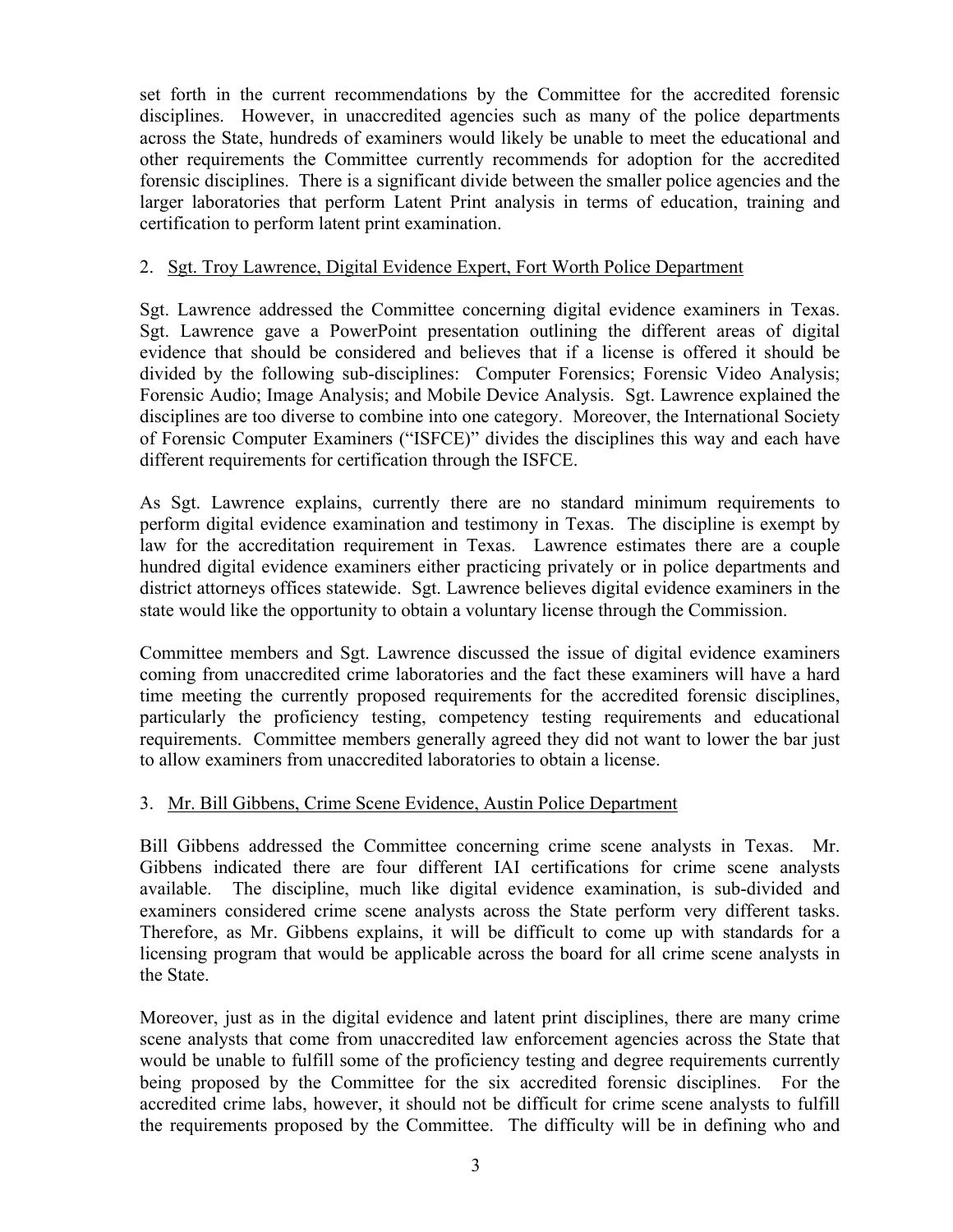what is a crime scene analyst eligible for a voluntary license. Overall, Gibbens believes a voluntary licensing program would be appealing to crime scene analysts from accredited crime laboratories in Texas.

Members discussed that the task of developing voluntary license categories may be much more of a task than originally anticipated because of the diversity in standards, sub-disciplines and accreditation requirements. Members generally agreed they did not want to lower the bar for examiners performing analyses in unaccredited laboratories and offering a voluntary license that only those performing analysis in accredited crime laboratories would be able to obtain would create an undesirable divide in the different disciplines.

Members will table the discussion of potentially offering a voluntary license for these three forensic disciplines and continue to seek the expertise of the consultants invited to today's meeting, but focus first on the finalization of the requirements for the accredited forensic disciplines required to have a license by January 2019. Once requirements for these disciplines are developed and finalized, Committee members will revisit the issue of voluntary licensing.

## **Discussion of proposed education and training statutory requirements for each accredited forensic discipline for which licensing will be required, including potential waivers for certain requirements.**

Committee members discussed draft educational and other statutory requirements developed at the Committee's previous meetings.

Forensic Science Commissioner Dr. Ashraf Mozayani, who attended a portion of the Committee's meeting, expressed concern related to the Bachelor's Degree in Natural or Applied Science requirement for Firearm/Tool mark analysts. The Committee plans to recommend the BA requirement should take effect for anyone applying after January 1, 2019. However, Mozayani made the point that a lot of firearm/tool mark examiners come from law enforcement and have criminal justice degrees, not scientific degrees. Committee members generally agree that the standard should be elevated, however, to require a scientific degree to perform firearm/tool mark analysis in Texas. The Committee will continue address the issue at its next meeting, and Committee member Michael Ward will send out a survey to his firearm/tool mark analyst colleagues to find out how many firearms examiners may not meet that BA requirement.

### **Discussion of proposed general exam requirement, including potential exam developers, topics, structure and administration of the exam.**

Garcia and committee members discussed contacting several national and local experts that may help provide resources for development of the general exam. The following were discussed as potential subject areas and sub-categories for the exam:

Psychometrics/Exam Development Evidence handling (Proper sealing, chain of custody issues) Cognitive Bias (Task relevance/irrelevance, blind verification) Statistics – (Expression of evidentiary weight) Ethics Root Cause Analysis Legal and Ethics (Criminal Law and Procedure; Brady and Michael Morton Act)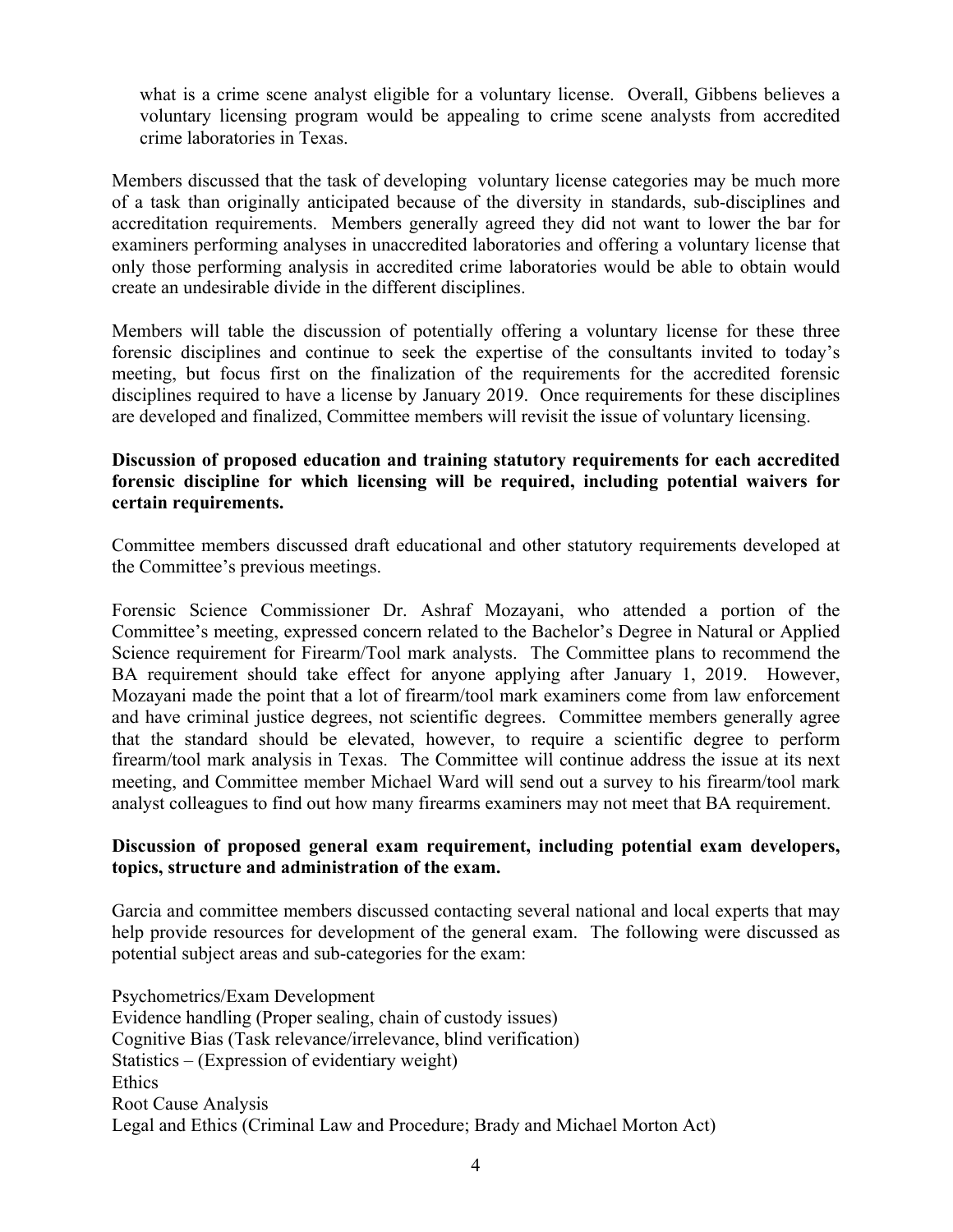Uncertainty of Measurement Traceability Error Rate

Garcia and committee members will reach out to experts to find out if they may be interested in developing the content of the exam and bring responses to the Committee's next meeting.

# **Discussion of proposed knowledge-based competency criteria recommended for each accredited discipline, including process for laboratories to confirm examiners have satisfied the criteria on their knowledge-based competency exams.**

Members discussed they received positive feedback from the Texas Association of Crime Lab Director's membership on proposed competency criteria at the Committee's July 7 meeting. Members discussed feedback received on some of the firearm/tool mark competency recommendations and will revise the recommendations as necessary. Committee members hope to have firm proposals for review and adoption by the Commission by the Commission's February 2017 meeting.

### **Review and discussion of revisions to proposed license discipline categories and subcategories chart.**

Members did not discuss or make any revisions to the license discipline categories chart at this meeting.

### **Review and discussion of revisions to component requirements matrix for each forensic discipline.**

Members discussed and reviewed the proposed recommended requirements contained in the matrix for the six forensic disciplines required to obtain a license by January 1, 2019. Members hope to finalize the requirements matrix for review and potential adoption by the Commission at the Commission's February 2017 meeting.

# **Update from the Texas Association of Crime Laboratory Directors and comments related to the proposed license discipline categories and subcategories, the proposed requirements matrix, and the proposed general forensic licensing exam.**

Members discussed re-distributing information regarding the proposed, recommended competency requirements for the six accredited disciplines to the TACLD for further feedback before finalizing. Members will also distribute any information related to the general forensic exam developments for feedback from the TACLD.

Roger Kahn, President of TACLD, spoke on behalf of the organization. The TACLD has not met since the Committee's last meeting, but some members may have further feedback by the Committee's next meeting.

# **Discussion of legislative recommendations, revisions and/or clarifications to the statutory licensing requirement and report to legislature for 85th Legislative Session.**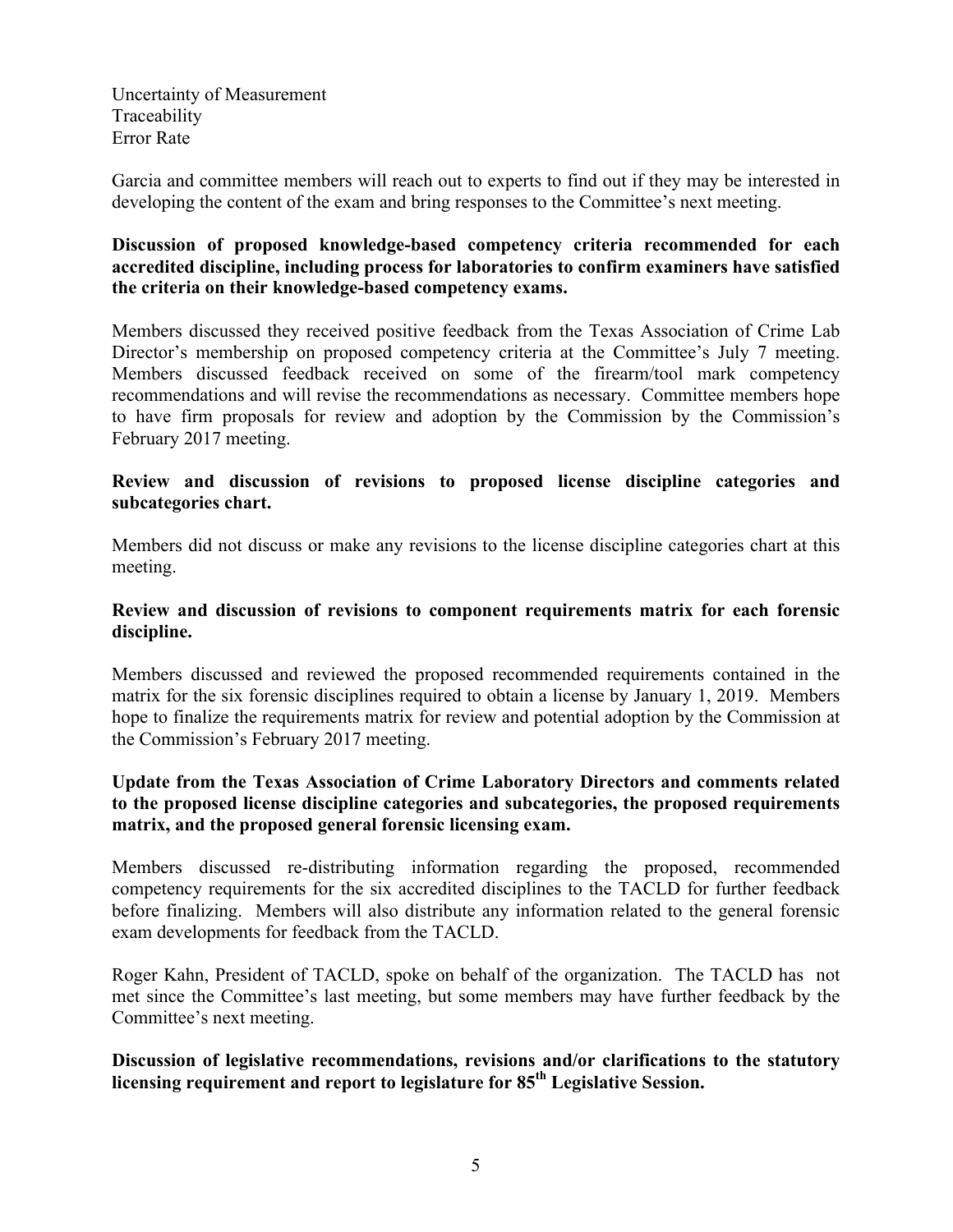Members did not discuss this item in any detail, but agreed to continue to address potential legislative issues for the  $85<sup>th</sup>$  Legislative Session at its next few meetings.

## **Discussion of funding necessary to fulfill the licensing mandate including the cost of examinations, Forensic Science Commission application processing fees, continuing education requirements and renewal or re-certification costs.**

Members briefly discussed this item and the need to determine the number of forensic examiners who will apply for a forensic analyst license so the Committee can better estimate funding necessary for FY19 in particular. The Committee expects to start receiving at least some revenue from the licensing program in May 2018, but the majority of the revenue from licensing fees will be received in FY19, which starts September 1, 2018. To get a better estimate of fees necessary to support the program in FY19, Committee members discussed sending a survey to the Forensic Science Commission-accredited crime laboratories to determine how many proficiency-tested analysts each lab has that would need to a get a license.

Garcia explained it is difficult to predict the number of out-of-state examiners who may apply for a license as it will be a business decision made by each laboratory. The number also depends whether the Commissions decide to offer voluntary licenses for lab managers and directors.

### **Discussion of the provisional licensing issue and the forensic disciplines for which a provisional license may be necessary.**

Members did not discuss this item in any detail, but will revisit the issue if they find a provisional license is necessary.

### **Discussion of temporary licensing issue for examiners who primarily practice out of state, but occasionally testify in Texas and legislative recommendations regarding the same.**

Members did not discuss this item in detail, but will continue to discuss the necessity of temporary licenses for visiting examiners at future meetings.

# **Discussion of the "technician" licensing sub-category for each accredited forensic discipline and definition of "technician".**

Members discussed recommending a definition of "technician" through its rule-making authority to distinguish the technician role from the "forensic analyst" who actually performs forensic analysis or has any input to the conclusion of a forensic analysis.

Members reviewed the following definition for "technician" developed at the Committee's August 23, 2016 meeting:

"A person whose work is limited to preparatory tasks performed in advance of a "forensic analysis" as that term is defined in Tex. Code Crim. Proc. 38.01 Sec. 2(4) is not a "forensic analyst" required to obtain a license under Tex. Code Crim. Proc. 38.01 Sec. 4-a, provided the preparatory tasks performed by the person are not an essential component of the analytical process, interpretation of results or conclusions rendered."